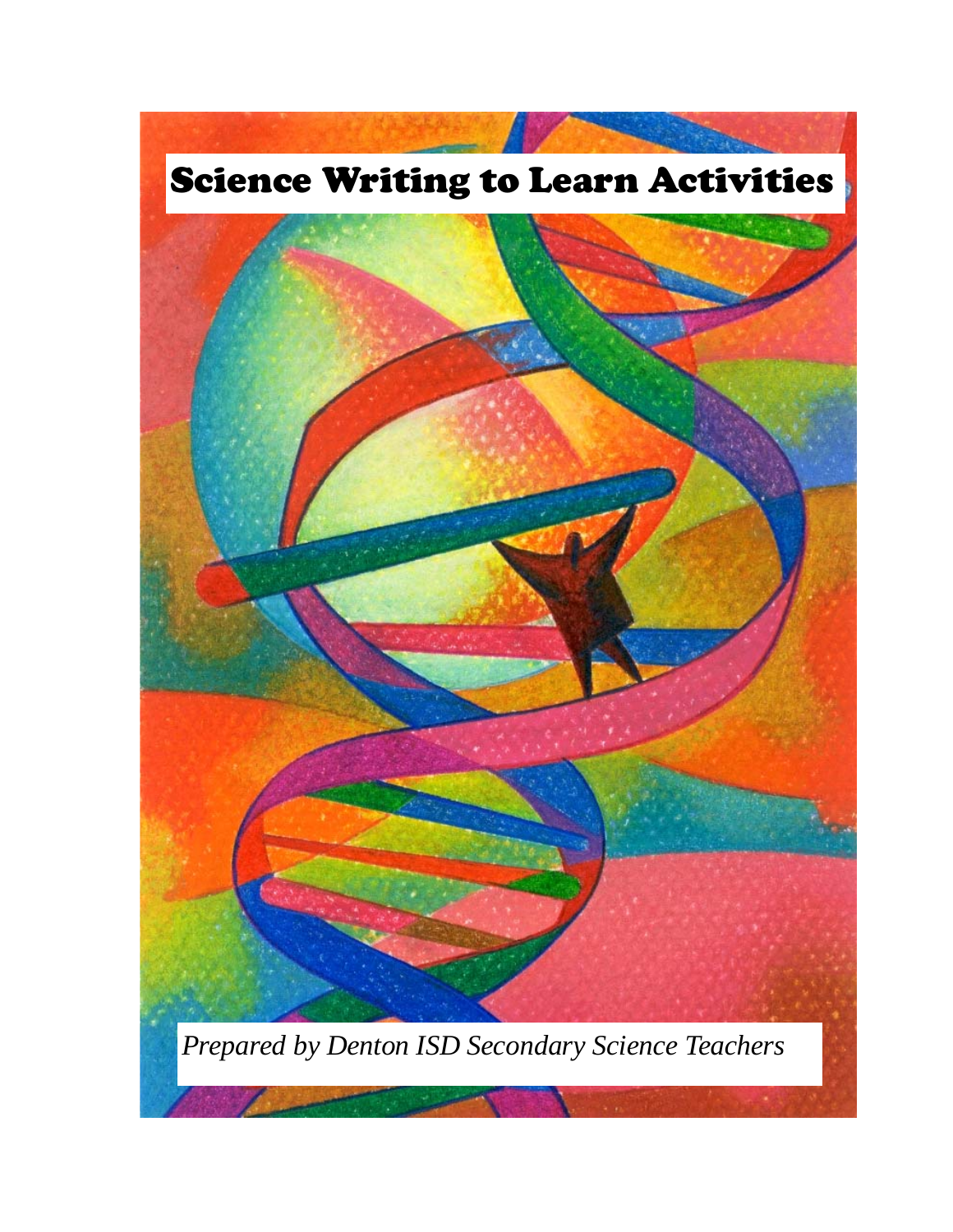

# **Getting to Know Femur**

You have been injected into a femur. Beginning at the femoral head and traveling through the bone to the distal end, describe your travels and what you see along the way. Explain the difference between the boney structure and cell types from the head to the shaft. What is happening at the epiphyseal plates? Are there other cells besides osteocytes? How are these cells being made and destroyed? Describe the bone marrow. Describe canals you may travel down, blood vessels you may encounter, etc.



# Aquatic Science

# **Clustering**

- 1. Selection of nucleus word (arthropods)
- 2. Brainstorm Related Words
- 3. Write a brief paragraph on an aspect of the resulting cluster of words. (10 minutes)



**Taxonomy Mnemonic R.A.F.T.S.**  Role: Student Audience: Your best friend in danger of failing Format: Mnemonic Topic: Taxonomy Strong Verb: Memorize

R.A.F.T.S prompt in paragraph form:

You are a biology student who is helping your friend study for an upcoming test. Your help is extremely important, because without it your friend is in danger of failing the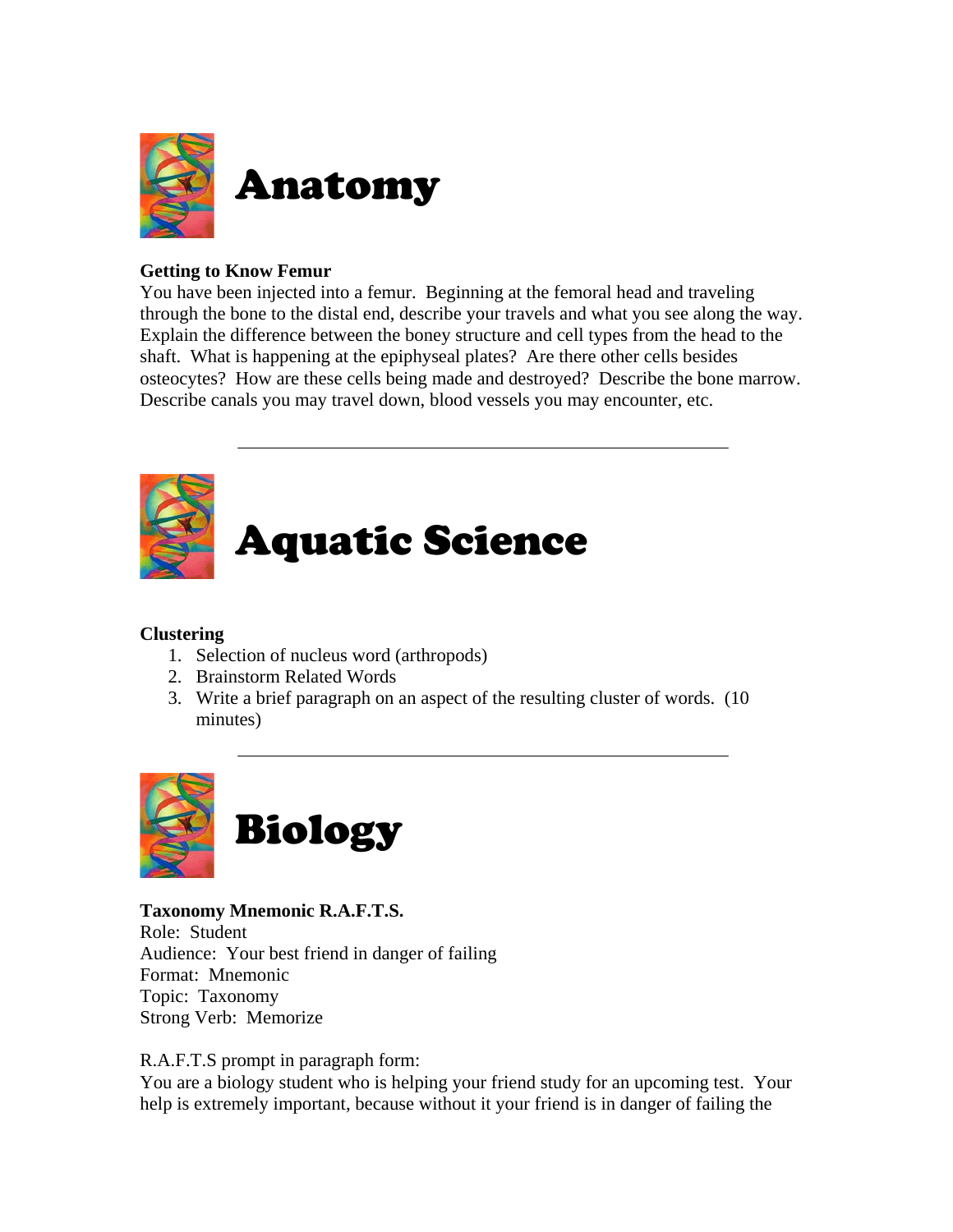semester. Create a mnemonic for Kingdom, Phylum, Class, Order, Family, Genus, and Species that will help your friend memorize the information. It must be catchy and something that will make your friends laugh.

#### **Ecosystems R.A.F.T.S.**

*The R.A.F.T.S. follows an outdoor exploration of the human influence in the ecosystem.*  Role: Ecological Activist Audience: Possible Volunteers Format: A short paragraph Topic: The human influence in ecosystems Strong Verb: Recruit

R.A.F.T.S. prompt in paragraph form:

You are an ecological activist and have the mission of recruiting town people for your movement. Write a short paragraph explaining the positive and negative aspects of human activities in a local ecosystem.

## **Virus R.A.F.T.S.**

Role: A virus Audience: A team of biologists Format: Application Topic: Evidence to support virus as a living organism Strong Verb: Persuade

R.A.F.T.S prompt in paragraph form:

You are a virus and must defend your life to a team of biologists. You must persuade them through an application giving evidence to support virus as a living organism.

*Follow up:* Students may write an acceptance or rejection of the application from the perspective of the biology panel. The panel must use evidence to support decision.

*\*\*\*I'm a little unsure of the Format category for this R.A.F.T.S. If this was your R.A.F.T.S., please email me and let me know what sort of application you mean. Thanks, Karla Rainey. [krainey@dentonisd.org\\*](mailto:krainey@dentonisd.org)\*\** 

## **Stem Cell Debate**

The topic of debate is the controversy surrounding stem cells. Divide students into two groups (pro vs. con). Students will write a persuasive argument for their stance with specific scientific and moral evidence.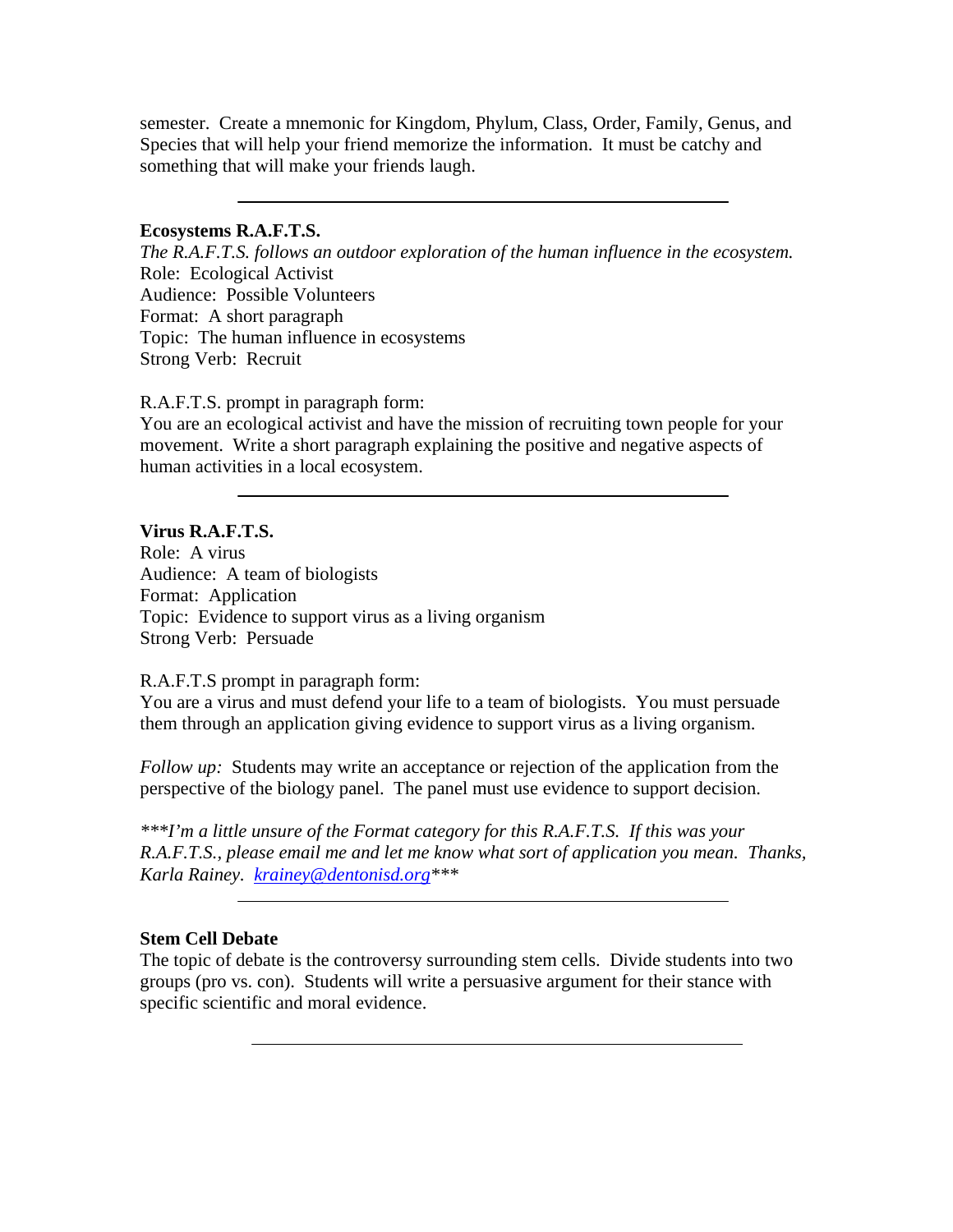## **T4 Bacteriophage**

Look at the T4 Bacteriophage on p.479. Is it a living thing? How does it infect a bacterial cell?

## **Finding Not Only Nemo Video Prompt**

Students will view *Finding Nemo* and complete the following tasks:

- Name all the animals you see.
- Divide animals into vertebrates and invertebrates.
- What are roles of these organisms in the ocean?
- What characteristics did you use to classify these animals?

## **Red Blood Cell R.A.F.T.S.**

Role: Red Blood Cell (old) Audience: Red Blood Cell (Young, New) Format: Map Topic: The route a red blood cell travels through the circulatory system Strong Verb: Illustrate, Explain, Describe

R.A.F.T.S prompt in paragraph form:

You are an experienced red blood cell who has been chosen to illustrate and map the flow through the circulatory system for novice red blood cells. In addition, you must write a description of what happened along the way.

## **Choking Picture Prompt**

Show a picture of a person choking or show the universal picture for choking and have the students answer the following questions:

- 1. Why is this person reacting this way?
- 2. What is the body being deprived of?
- 3. What is the body's response?
- 4. What action can be taken to help this person?

## **Science Fiction Story**

Have students write a fictional story using ten words selected by the teacher that are related to the current subject material.

Teachers can provide students a prompt to begin. For example, "The Island of Doctor Mo-Ron" prompt give students the following information:

- An eccentric scientist has bought an island to be used as an area to perform DNA related scientific experiments.
- His objective is to clone species that have been extinct for millions of years.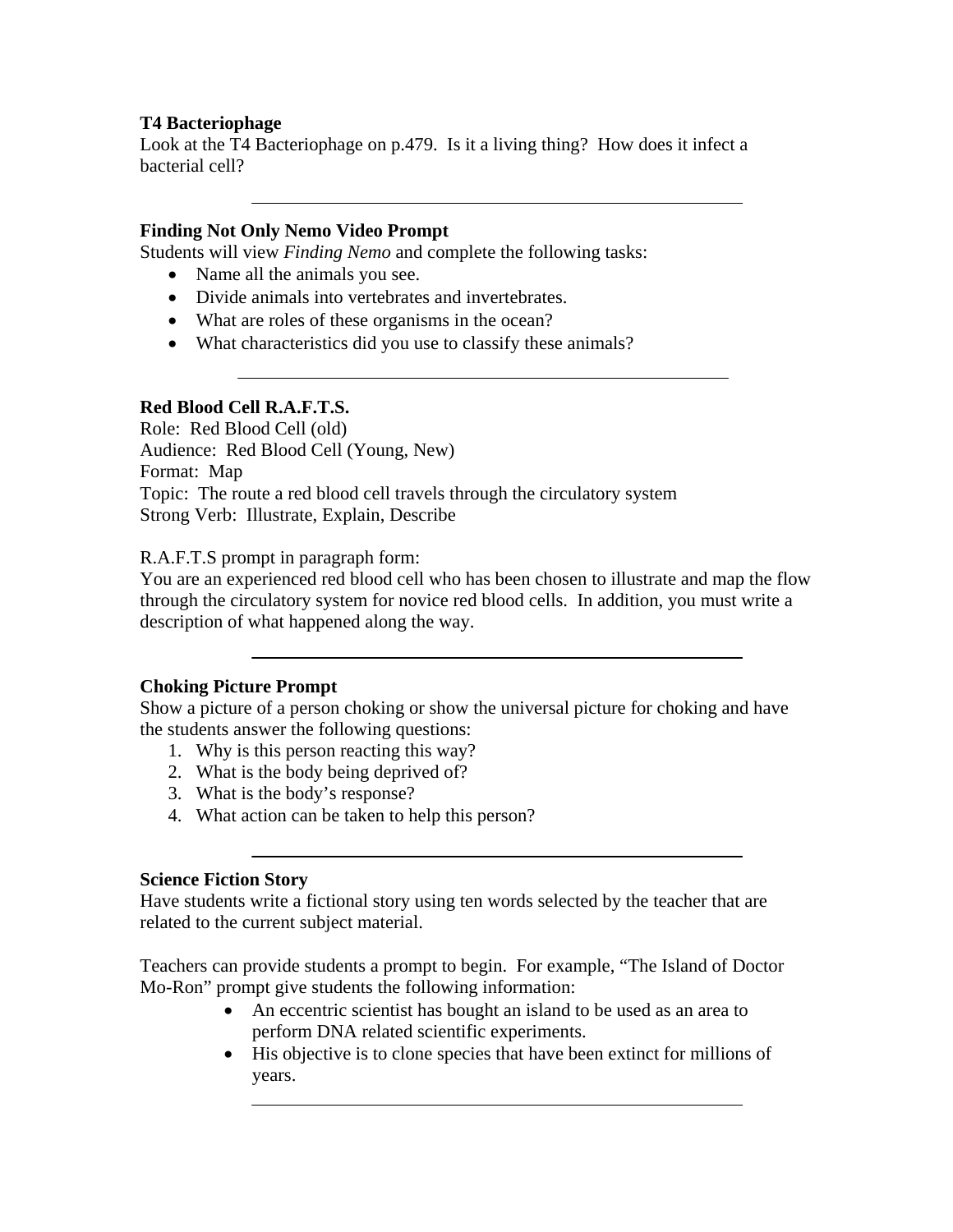## **Virus R.A.F.T.S.**

Role: Doctor Audience: Family/patient Format: List of systems Topic: Virus of your choice on p. 489 in Prentice Hall textbook Strong Verb: Analyze, diagnose, warn

## R.A.F.T.S prompt in paragraph form:

You are a doctor who has carefully analyzed your patient in order to correctly diagnose his condition. You must present a list of systems warning the patient and the patient's family about the virus (of your choice from p.489) that the patient has contracted.

## **Obituaries for Extinct Animals**

Write obituaries for the animal(s ) provided with the following information included:

- Cause of death
- Closest living relatives (evolutionary relationship)
- Where they lived prior to death
- Time of death

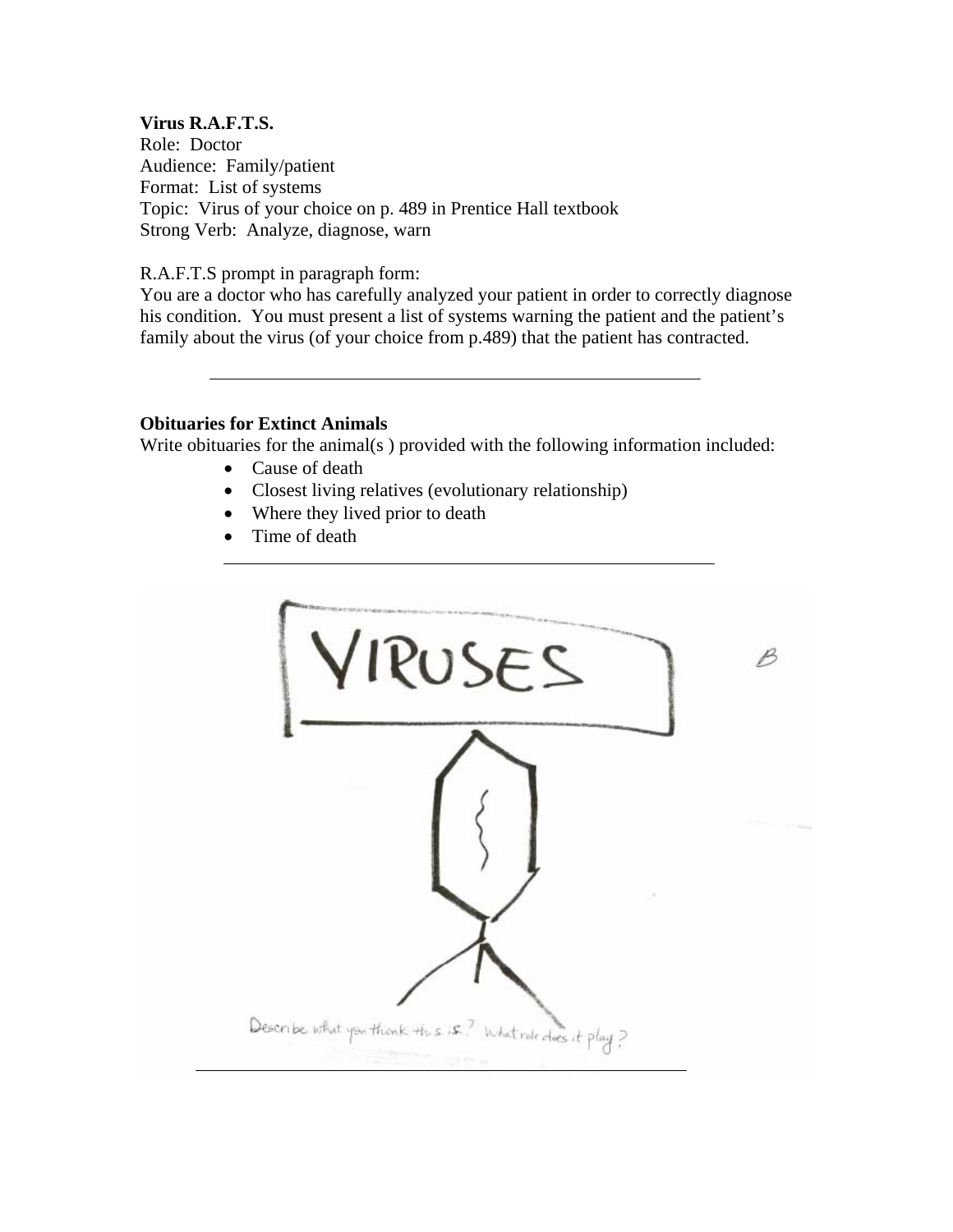

QUESTION #1: USING THE PHOTOS, WHAT DIFFERENCES CAN 400 IDENTIFY BETWEEN THESE TWO DRGANISMS.

QUESTION #2: USING PRIOR KNOWLEDGE, WHAT OTHER DIFFERENCES DISTINGUISH THESE TWO ORGANISMS



# **Write about Moles**

I am a mole. How many particles am I? Am I a lot or a little? Write a paragraph describing me. Use the terms mole, Avogadro constant, molecular mass, and formula mass. Use at least six properly written sentences.

## **Periodic Table Prompt**



Describe the missing element in terms of number of electrons, protons, neutrons, atomic radius, metal, nonmetal, metalloid, density, valence electrons, oxidation number, melting and boiling point.

# **Law of Conservation of Mass (Log)**

Before burning, the log had a mass of 500g. After burning, its mass is 100g. Explain what happened to the missing 400g.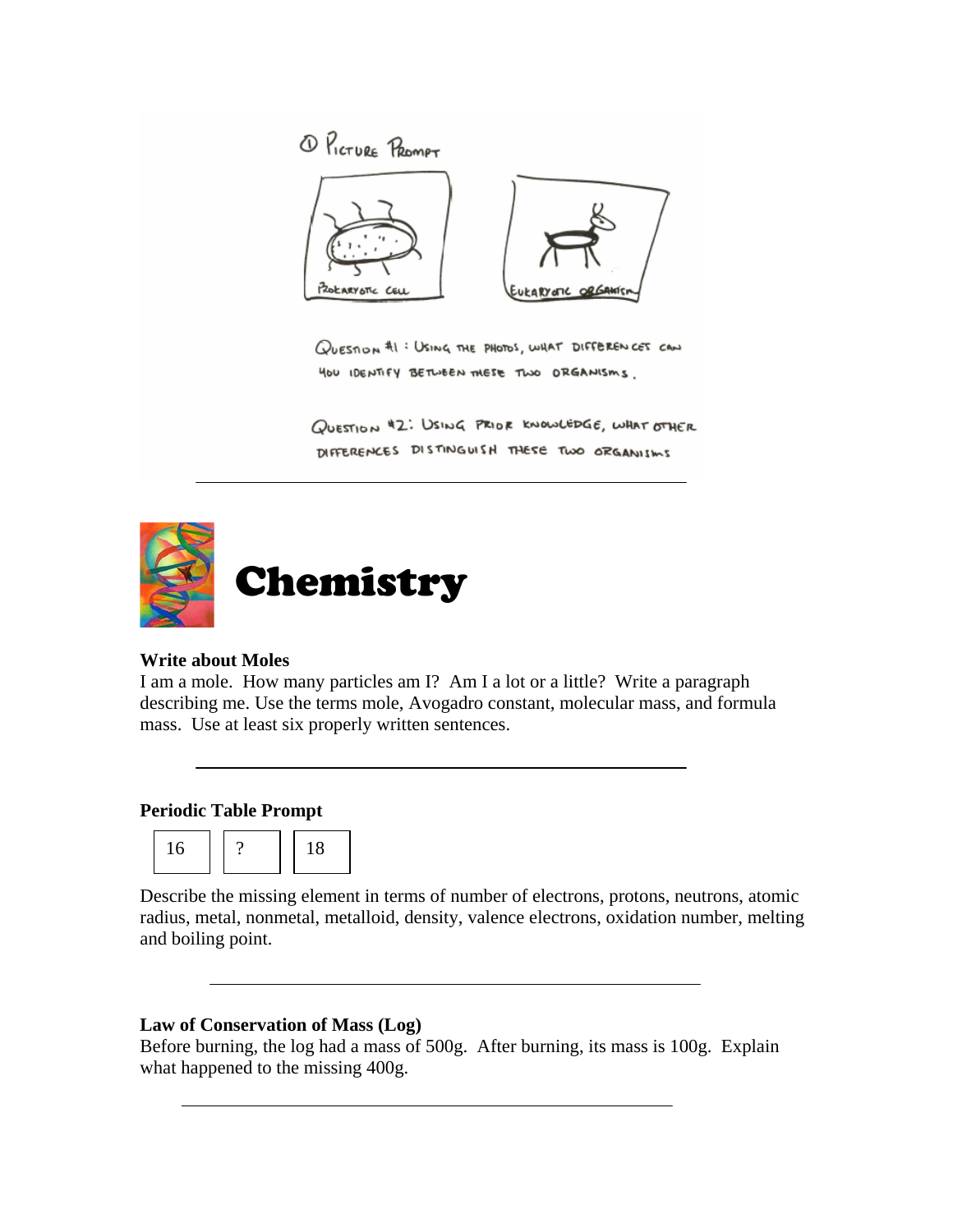#### **Law of Conservation of Mass (Banana)**

You are a banana peeling. Please describe what happens to you over the next 30 years with respect to the Law of Conservation of Mass.

## **An Atom's Philosophy**

You are an atom of F. Please describe your philosophy of life.

You are an atom of Cs. Please describe your philosophy of life.

## **The Gas Problem**

You decide to cook a pot of beans on a fun-filled ski trip in Colorado. The beans cook in the crock pot all day. How will the beans taste? Why? Why will your "gas" problem be worse?

#### **Plight of the Popcorn Under Pressure R.A.F.T.S.**

Role: Popcorn Audience: Popcorn Popper Format: Commentary Topic: What happens when you're heated? Strong Verb: Communicate

As a kernel of popcorn threatened by machinery and an insatiable human appetite for buttery snacks, write a commentary like those of professional new commentators. Your commentary must communicate your concerns of role you believe popcorn poppers are playing in the horrible injustice against kernels across the world. Explain in detail to the poppers the pain and suffering that occurs once a kernel is heated by explaining exactly what happens to a kernel once it is heated.

\*\*Play *Under Pressure* by Billy Joel.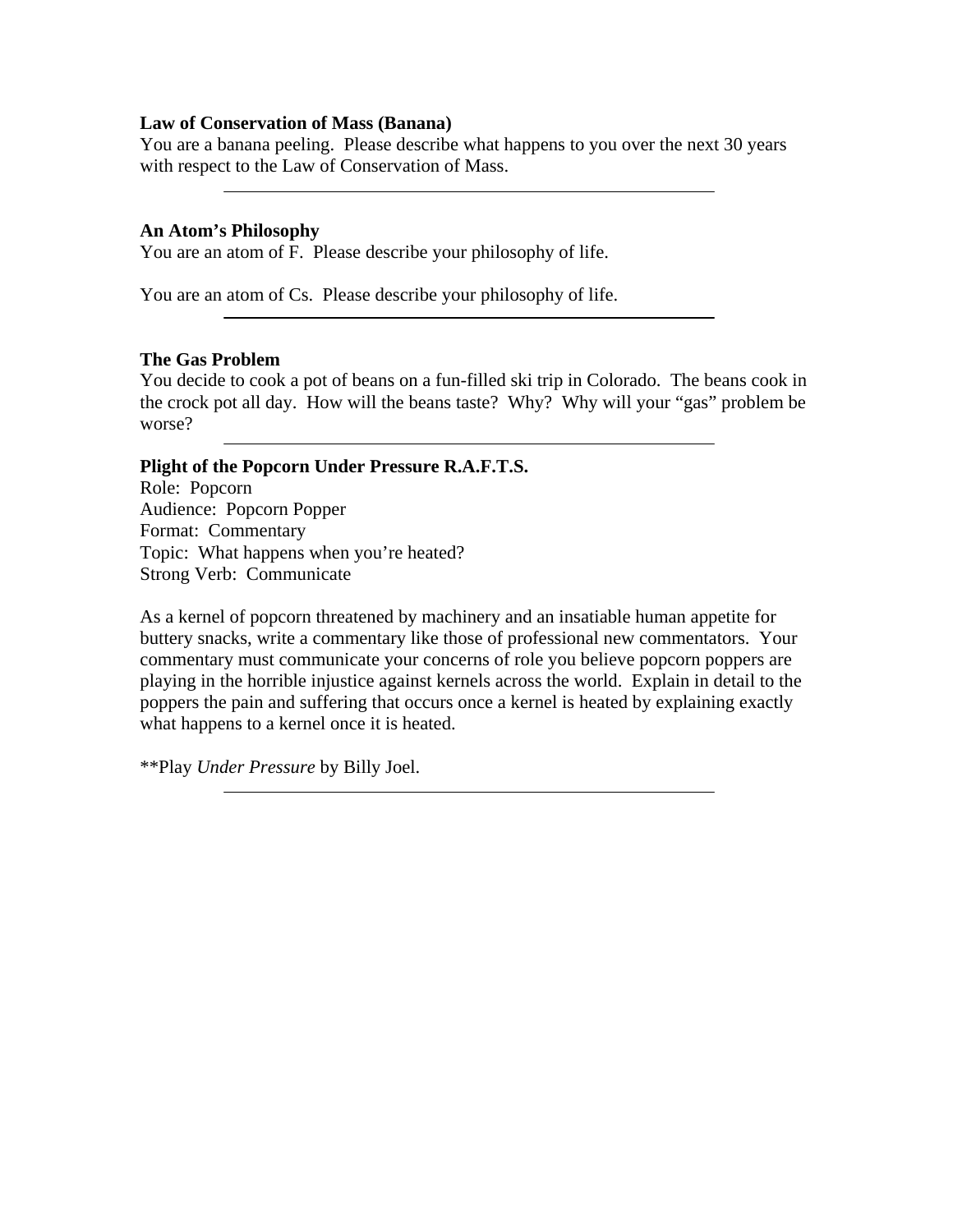**Converting using moles as central conversion.** 



Using the four terms above, write a short paragraph how each is related to the other.

 $E$ vap. Dish = 50.0g<br>  $E$ vap. Dish +  $E = 50.09$ <br>  $E$ vap. Dish +  $E = 50.09$ Is the Law of Cons. of Mass true,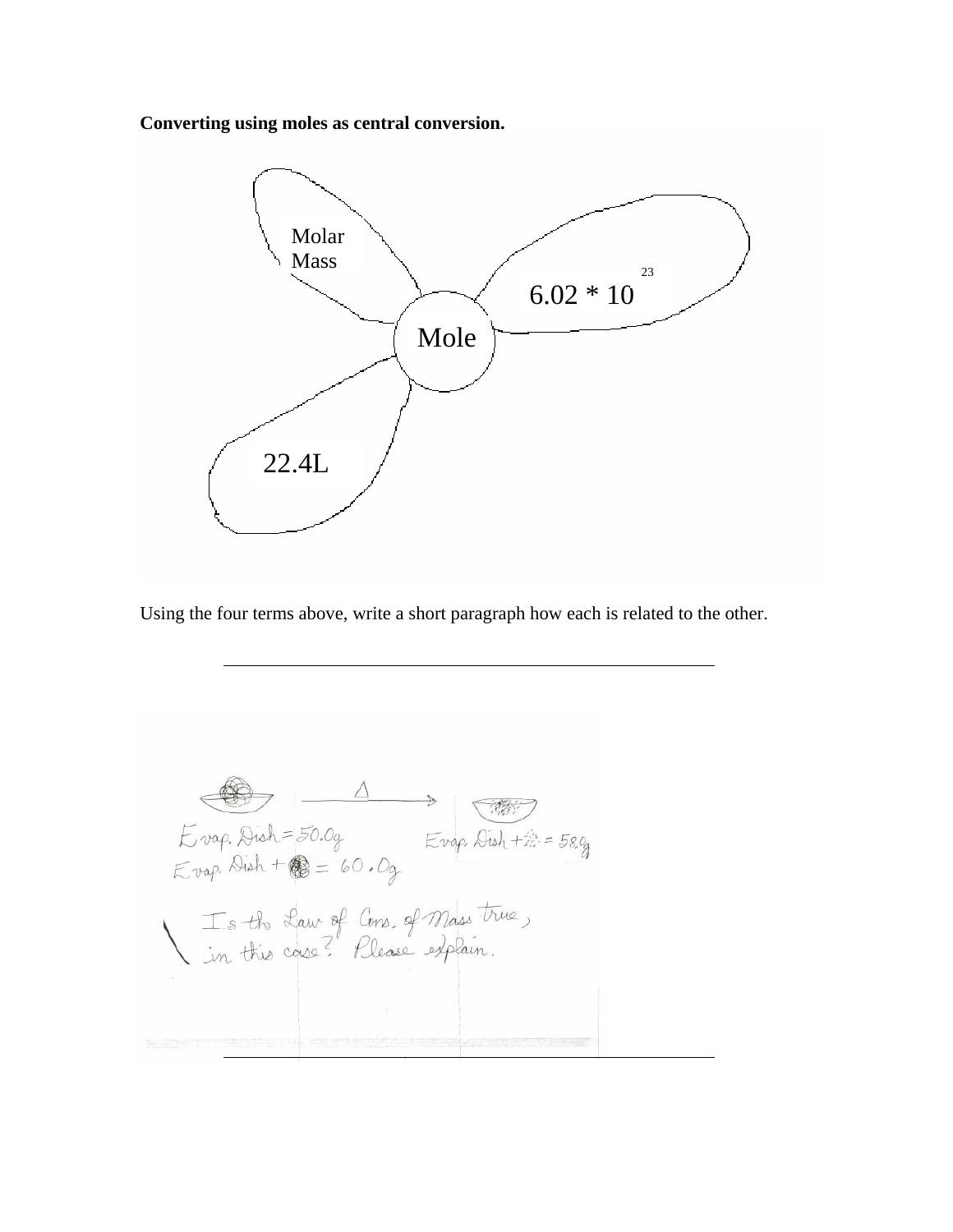Picture Prompt Ĉ. (£ 6 6 سمر Sealed What happens<br>When you pull out the<br>Plunger? Use the words<br>Pressure and volume. end Marshmallow Look at the sugar<br>tring added to water, dssuming equal amts of sugar<br>added, describe what happens In each. COL  $\overline{\mathcal{A}}$ B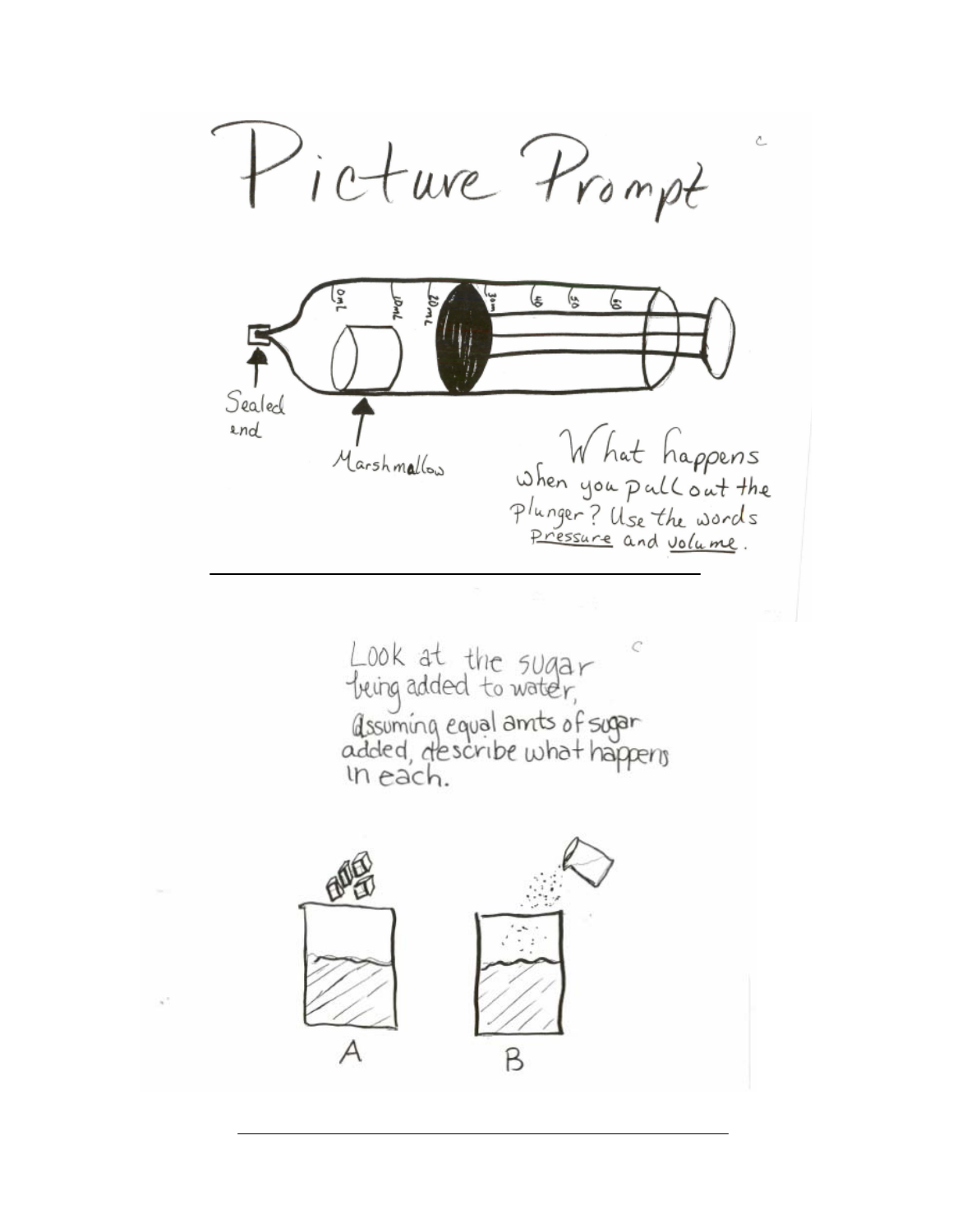

Environmental Science

# **Ecology Children's Book**

Choose a biome or nutrient cycle to write a children's book about. You must include a title page and bibliography. You may earn extra points for going above and beyond (touch and feel, pop-up, etc.).

Biome

- Accurately describe your biome's climate and environment including temperature, humidity, etc.
- Include at least one decomposer, three producers, four consumers (primary, secondary, tertiary)
- Pictures!

Nutrient Cycle

- Be sure to describe all vocabulary words from your textbook/notes
- Pictures!

# *The Lorax*

Students read the Dr. Seuss book, *The Lorax*. After reading the book, the student is to take the role of the Lorax and describe the environmental, biological, physical, chemical, and atmospheric processes that are going on. They can also incorporate financial concepts and population studies into their description. The Lorax can also describe how his body reacted to the distinct environmental changes that are happening (health issues). Topics that could be noted: extinction, evolution, layers of lithosphere/atmosphere, pollution, genetics, population studies, aquatic science, biosphere, botany, deforestation, biomes, oceanography, erosion, mutations, kingdoms/classification, health issues (smoking/emphysema).



# **Coke Bottle Picture Prompt**

 Display a picture of a person blowing on a coke bottle. Ask students to use the terms particle movement, frequency, and resonation to explain why the bottle whistles.